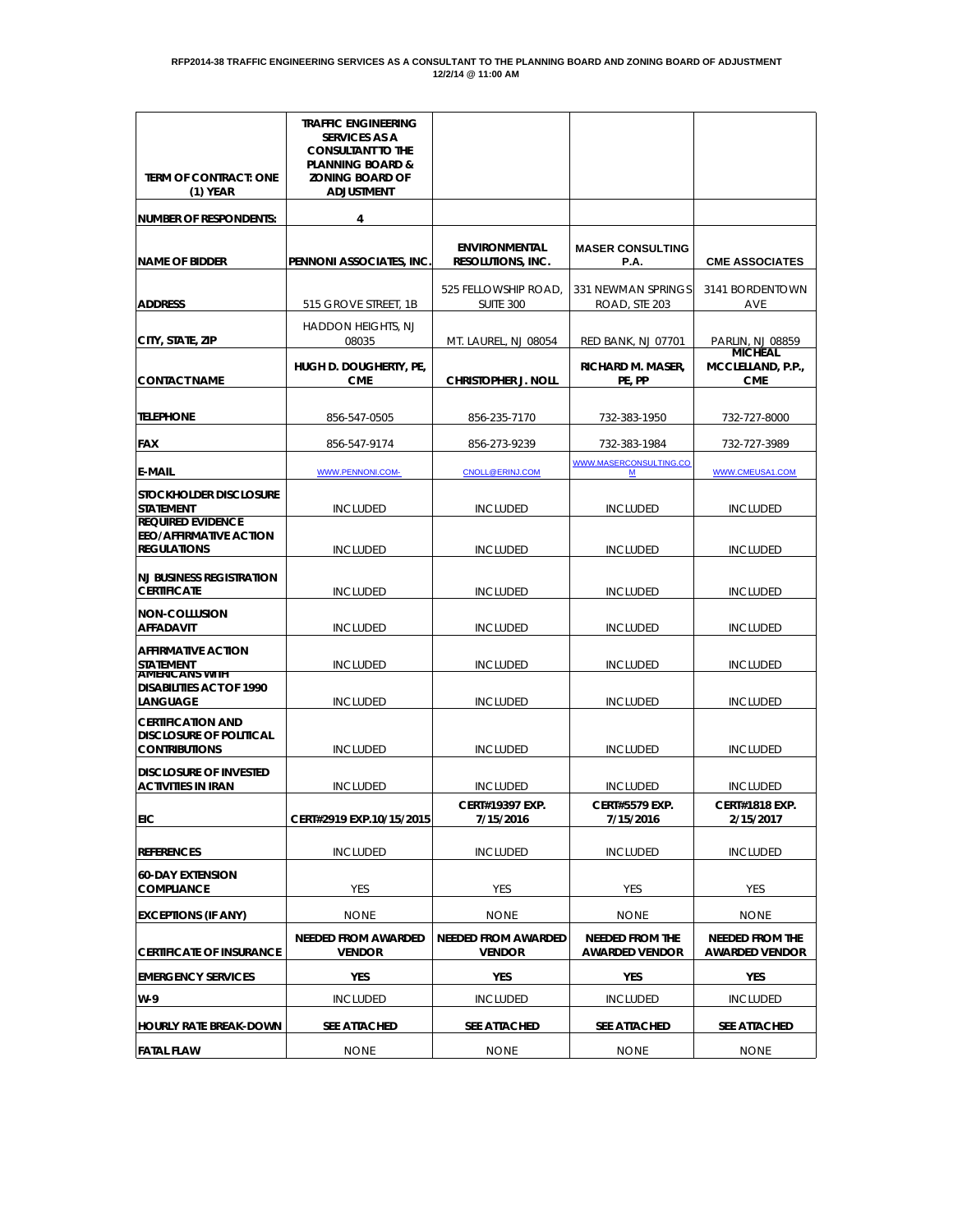PROPOSAL FOR PROFESSIONAL TRAFFIC ENGINEERING SERVICES-RFP 2014-38 CONSULTANT TO THE PLANNING BOARD AND ZONING BOARD OF ADJUSTMENT, CITY OF TRENTON

Pennoni Associates, Inc. provides engineering consulting services to its clients in accordance with the terms and conditions of the contract. Compensation will be based on the following schedule of fees and charges unless the contract specifies otherwise.

### **HOURLY FEES FOR PROFESSIONAL & TECHNICAL PERSONNEL**

### **LABOR CATEGORY**

**RATES: \$/HOUR** 

These rates are effective for services during the period of January 1, 2015 through December 31, 2015.

**MILEAGE** 



PENNONI ASSOCIATES INC.

**CONSULTING ENGINEERS** 

**Providing Engineering Services Since 1966** www.pennoni.com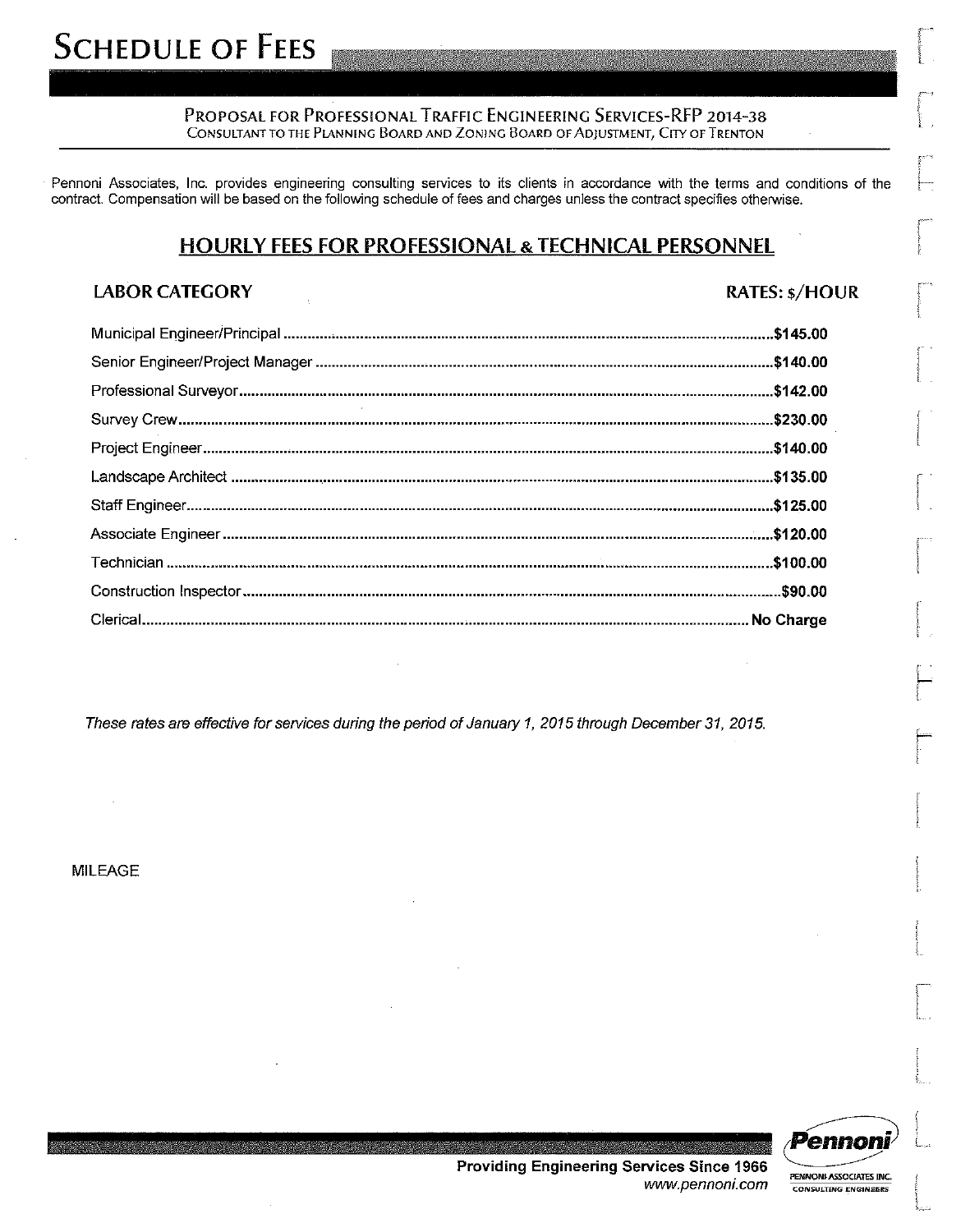

# **2015 SCHEDULE OF HOURLY RATES**

### **Engineering and Planning**

| Principal                       | \$140.00    |
|---------------------------------|-------------|
| Licensed Engineer               | \$127.00    |
| <b>Licensed Planner</b>         | \$130.00    |
| <b>Planning Assistant</b>       | \$<br>80.00 |
| <b>LSRP</b>                     | \$150.00    |
| <b>Environmental Specialist</b> | \$<br>85.00 |
| <b>Engineering Assistant</b>    | \$<br>87.00 |
| Certified Landscape Architect   | \$<br>97.00 |
| <b>Inspecting</b>               |             |
| Senior Inspector                | \$<br>88.00 |
| Junior Inspector                | \$<br>70.00 |
| <b>Drafting</b>                 |             |
| <b>CAD</b> Drafter              | \$<br>95.00 |
| <b>Surveying</b>                |             |
| Licensed Surveyor               | \$125.00    |
| 2 Man Survey Crew               | \$155.00    |
| Party Chief                     | \$85.00     |
| Rodman                          | \$70.00     |
|                                 |             |

No charge for routine photo copying or clerical services. Overhead costs are included the above hourly rates.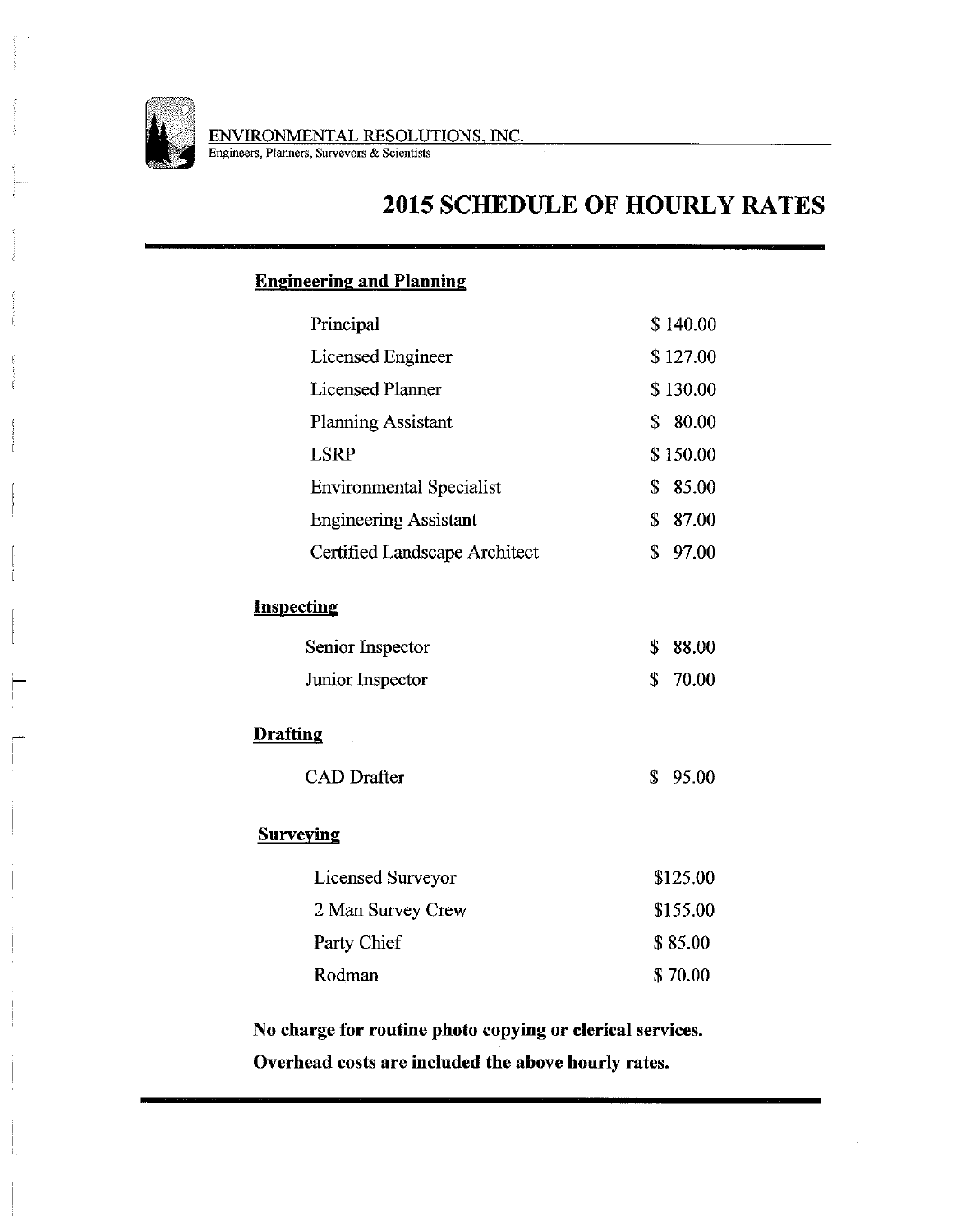

## **2015 RATE SCHEDULE** CITY OF TRENTON, MERCER COUNTY, NJ RATES ARE EFFECTIVE THROUGH DECEMBER 31, 2015

Our professionals provide consulting services in the following disciplines at the hourly rate listed below:

#### **Engineering Services**

- Civil
- Construction Administration
- Municipal Services
- Structural
- · Traffic and Transportation
- Wastewater Management
- Water Services
- **Other Technical Services** 
	- Environmental
	- Regulatory Compliance
	- Grants
	- $\bullet$  GIS
	- · Recreation and Landscape Design
	- Planning
	- Surveying

| <b>TECHNICAL STAFF RATES</b>  |                     |  |
|-------------------------------|---------------------|--|
| <b>BILLING TITLES</b>         | <b>HOURLY RATES</b> |  |
| Project Professional          | 165.00              |  |
| Project Manager               | 155.00              |  |
| Senior Technical Professional | 140.00              |  |
| Project Specialist            | 135.00              |  |
| Senior Technical Specialist   | 130.00              |  |
| Senior Specialist             | 120.00              |  |
| <b>Technical Specialist</b>   | 110.00              |  |
| Specialist                    | 100.00              |  |
| Senior Data Technician        | 95.00               |  |
| Senior Technical Assistant    | 85.00               |  |
| Technical Assistant           | 75.00               |  |
| Data Technician               | 65.00               |  |
| Survey Crew – 2 Man           | 200.00              |  |
| Survey Crew - 1 Man           | 170.00              |  |
| Expert                        | 225.00              |  |
| S <sub>I</sub> LSRP           | 210.00              |  |
| LSRP                          | 180.00              |  |
|                               |                     |  |

#### **REIMBURSABLE EXPENSES**

| <b>General Expenses</b>         | $Cost + 15%$    |
|---------------------------------|-----------------|
| Mileage Reimbursement*          | 0.56 / Per Mile |
| Travel (Hotel, Airfare, Meals)  | Cost            |
| Printing                        | 2.85/Each       |
| Computer Mylars / Color Plots   | 40.00/Each      |
| <b>Color Copies</b>             | 1.50/Each       |
| Document Binding                | 3.00/Each       |
| Compact Disk CD/DVD             | 45.00/Each      |
| <b>Bulk Printing</b>            | Cost            |
| Sub-Consultants/Sub-Contractors | $Cost + 15%$    |

\* Mileage reimbursement subject to change based upon IRS standard mileage rate